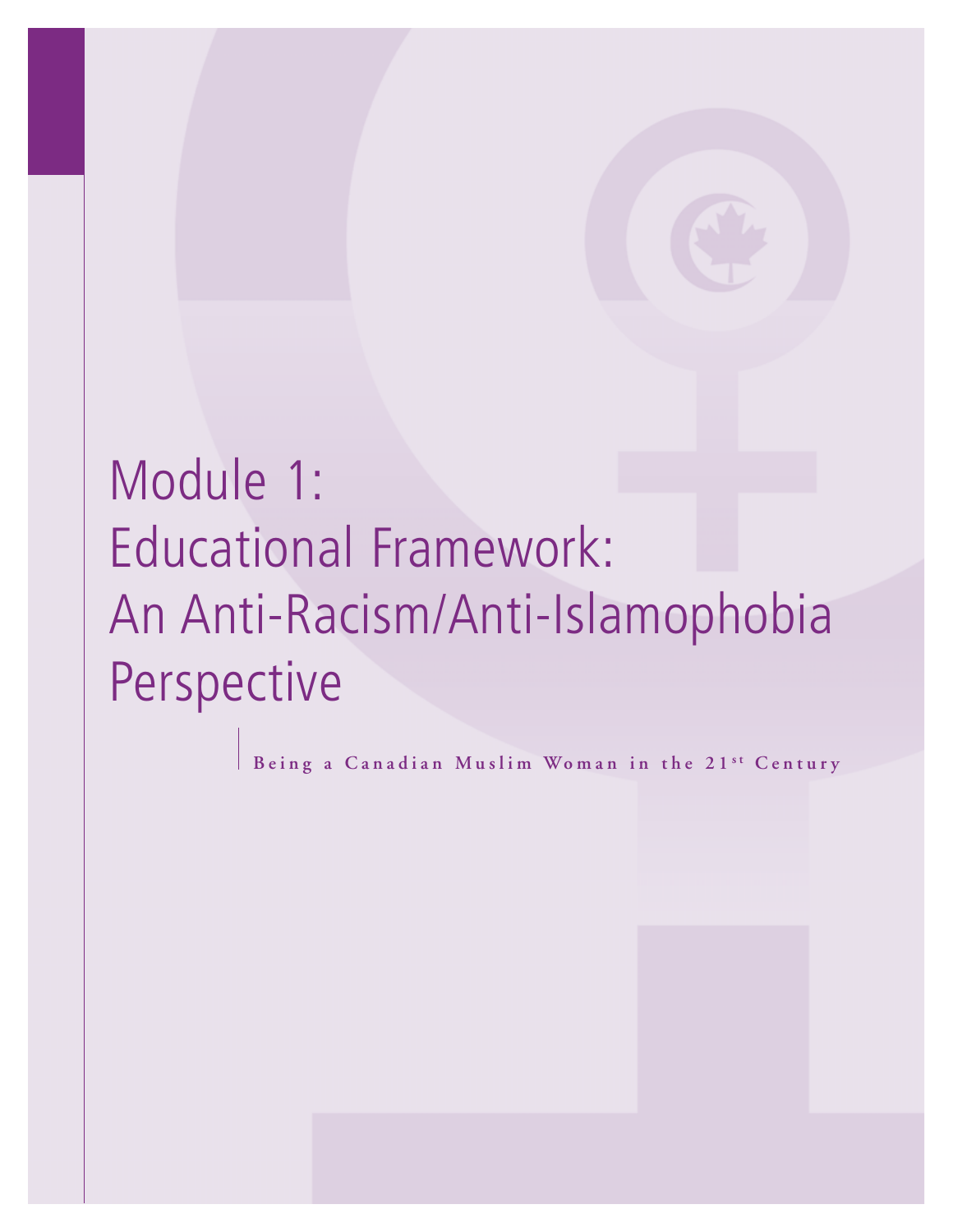## introduction

This module applies a critical lens to existing multicultural discussions about diversity and difference. It does so by situating these discussions in an anti-racism/anti-Islamophobia educational framework that provides the pedagogical foundation for the other modules in this tool kit.

### **E D U C AT I O N A L F R A M E W O R K : A N A N T I - R A C I S M / A N T I - I S L A M O P H O B I A P E R S P E C T I V E**

Religious and racial identity are important markers of difference in contemporary schools and multicultural societies. As such, it has become a major challenge for educators and school administrators to deal with religious and racial identity in a way that enables practitioners of different religious faiths to feel part and parcel of the learning process. Ever since 9/11, Muslim students have come under extreme pressure due to their religious identity. All Muslim students may share this sense of exclusion and marginalization because of their religious and racialized identity. However, this exclusion is experienced differently and perhaps more strongly by racialized female Muslims, particularly those who wear the hijab and therefore can be easily identified.

Often the stereotypical representations of Muslim girls/women project them as passive, incapable of agency and resistance, and unable to assume leadership roles in society. It is imperative that schools challenge such stereotypes by providing opportunities for these students and by offering them inclusive and enabling education. Therefore, it is important to bring this issue to the curricular level and make it an inseparable part of any teacher training and development program and more widely a part of any education system practising inclusivity and equity.

Through the *Being a Canadian Muslim Woman in the 21st Century* project, the Canadian Council of Muslim Women (CCMW) sought to develop an educational resource kit for teachers and guidance counsellors that would provide accurate, sympathetic and culturally appropriate information. To meet this goal, CCMW engaged consultants Dr. Jasmin Zine and Dr. Zabedia Nazim. To gain a comprehensive understanding of the needs of the various stakeholders, the consultants conducted a needs assessment that involved a series of focus group interviews with pre- and in-service teachers and Muslim students from the Greater Toronto Area (GTA) and the London and Waterloo areas.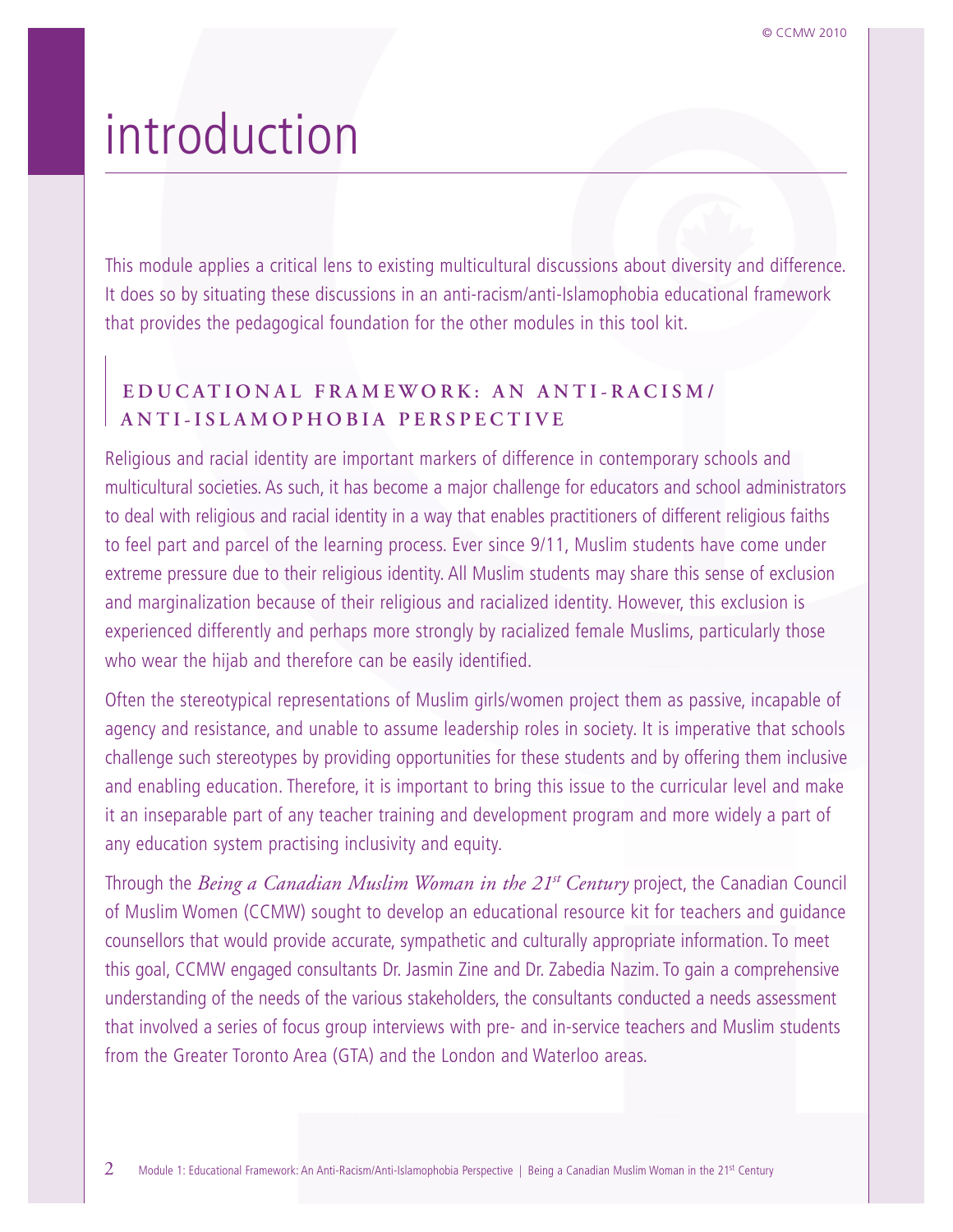The educational resource kit was designed based on the findings of the needs assessment report, and reflects the concerns of key stakeholders in the project. Mindful of the transformative aims of the *Being a Canadian Muslim Woman in the 21st Century* project, the consultants guided their design of this kit using analytical and discursive frameworks. These frameworks were based on critical multicultural, anti-racism education and anti-Islamophobia education. What follows below is a more thorough discussion of these frameworks and their relationship to the goals of the project.

#### **Multicultural Education**

Since the introduction of the Multiculturalism Act in the House of Commons by Prime Minister Trudeau in 1971, Canadian institutions have moved away from assimilationist policies. They did so, in an effort to create a more culturally pluralistic society, free from racism and from intolerance of cultural and religious differences.

Multiculturalism is a discourse and practice that acknowledges ethnic diversity and promotes cultural pluralism and cultural exchange. Unlike assimilation, it emphasizes the principle of national unity in diversity. Many school boards have developed multicultural policies, programs and practices based on cultural pluralism. These boards understand that we are living in a multicultural society and so the best kind of educational system is a multicultural one. The overall vision is to create a learning environment that respects the cultures of all students. Multicultural education initiatives have focused on showcasing the histories, traditions and lifestyles of various cultures. The aim is to create an atmosphere where students practise tolerance, respect and understanding of cultural differences. The central aim is to create attitudinal change. (See Dei, 1996; Dei & Calliste, 1996; Henry & Tator, 2010.)

Critics have argued that this liberalist multicultural approach to education overshadows serious discussions around racism and structures of social inequality. They believe that the focus of this approach is on the material and exotic aspects of culture—food, dance, festivals and traditions rather than on the values and belief systems that underlie diversity. In effect, this approach *manages* ethnic diversity, while still maintaining the dominant culture and safeguarding privileges of dominant groups. Furthermore, liberalist multicultural education often ignores the role of educational institutions in the generation and reproduction of education. Unlike anti-racism education, multicultural education usually fails to acknowledge the endemic nature of racism in Canadian society and is less concerned with changing inequitable social and institutional relations (see Dei 1996; Dei & Calliste 1996; Henry & Tator, 2010).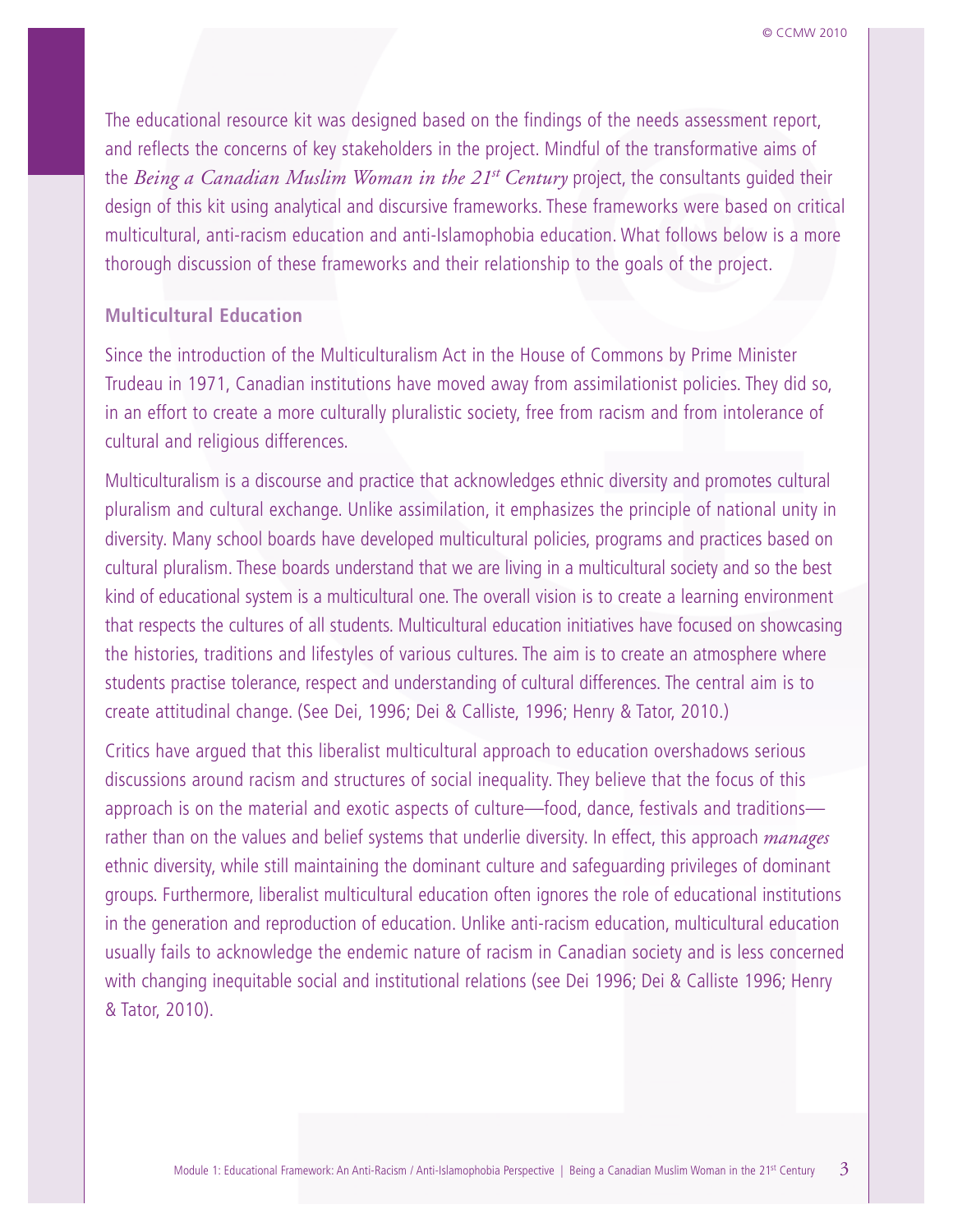#### **Critical Multicultural and Anti-Racism Education**

Racism may be defined as a negative, dehumanizing, and oppressive view, attitude, behavior and action towards members of another group. It can be biological, scientific, academic, institutional and cultural. It also intersects with other markers of difference, such as ethnicity, class, gender, religion, and citizenship. In situations involving racism, individuals, groups, communities, or institutions exercise abusive power over other human beings. Racism facilitates and justifies political, social and cultural structures of inequality and the systems of dominance based on race and other markers of difference.

Anti-racism education is based on the principle that race, despite the concept's lack of scientific foundation, still largely determines (or *mediates*) the experiences of racial minorities in society and in the school (Dei & Calliste, 2000; Dei & Kempf, 2006). Anti-racism (and by association anti-racism education) can be defined as an action-oriented vision seeking to challenge and subvert the imperialist, colonialist, and racist approaches of governments, corporations, institutions, groups, and individuals towards other human beings. Such a vision involves the processes of identifying, challenging, and eventually eliminating the individualistic, systemic, organizational or governmental barriers to equity, equal access, and full development of every community's linguistic, cultural, socio-economic and spiritual needs.

Anti-racism education emerged as part of the Canadian landscape during the late 1980s (Henry & Tator, 2010, p. 215). Unlike liberalist notions of diversity and tolerance that multicultural education espouses, anti-racism education focuses largely on changing institutional and organizational policies and practices that reinforce racial bias and inequality. Rather than focusing on individual attitudes, prejudices or cultural misunderstandings while questioning systemic inequalities, anti-racism challenges notions of equal opportunity, meritocracy and neoliberal solutions for racial inequality. Beginning in the late 1980s, Canadian school boards have worked to develop anti-racism policies that led to the introduction of new equity initiatives and programs that included the following (Henry & Tator, 2010, p. 215):

- training educators in anti-racism
- reviewing personnel practices
- analyzing assessment and placement procedures
- introducing employment equity strategies
- reviewing curriculum materials to identify racial bias
- developing anti-racism curriculum resources and strategies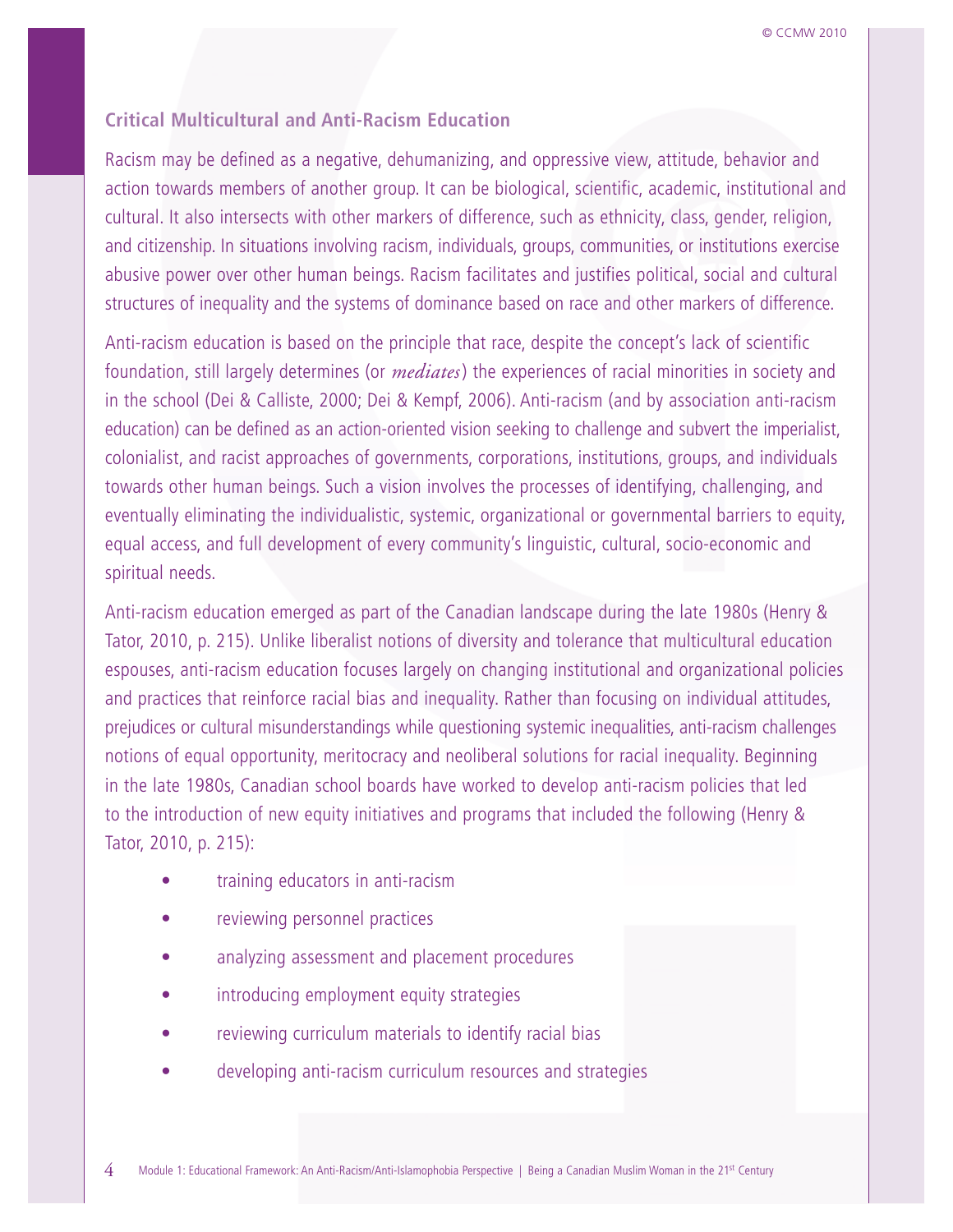The current difficulties that Muslim girls and young women encounter in the Canadian school system cannot be significantly addressed through multiculturalism education that considers the problems they face as merely cultural and religious misunderstanding. Anti-racism education goes beyond attitudinal engagement with race and race's intersections with other forms of difference. The *Being a Canadian Muslim Woman in the 21st Century* project finds anti-racism education a more useful framework for the design of curriculum that aims to address barriers young Muslim women students face in the education system. Anti-racism education views Muslim girls as racialized subjects and recognizes the ways that their experiences are mediated by race and its intersections with other forms of difference.

Anti-racism goes beyond attitudinal engagement with race and its intersections with other forms of social difference. Anti-racism education is an action-oriented approach that aims at systemic and institutional change. This is not to say that multicultural education is totally ineffective in addressing issues of cultural, religious and ethnic inequality. However, multicultural education on its own is not enough. By including anti-racism education, the result will be much more just and equitable for everyone involved. This particularly relates to issues around systemic barriers and structural forms of inequality.

As a matter of fact, it was in response to this contribution of anti-racism scholars that a new field titled critical multicultural studies was developed. In addition to regular concerns about cultural, religious and ethnic issues, the *critical multiculturalism studies* approach takes into account race and racism, systemic barriers, and structural forms of inequality. In the context of educational systems combating racism, sexism, Islamophobia, and other systemic barriers, an effective combination of multicultural education and anti-racism education is a more constructive strategy than multicultural education alone.

The experiences of young Muslim women could be situated in a context of racialization, where they are subjected to racism, sexism, religious discrimination, and gendered understandings of society. The issues around hijab, faith, and forms of religious practice fall under the category of cultural oppression. But when they are connected together in a holistic way, the result becomes a racialized subject that embodies various cultural and racial characteristics, different from those of the dominant group in society. Hence, an education informed by both multiculturalism and anti-racism perspectives would be most effective in challenging the kinds of racism, sexism and Islamophobia that young Muslim women students encounter.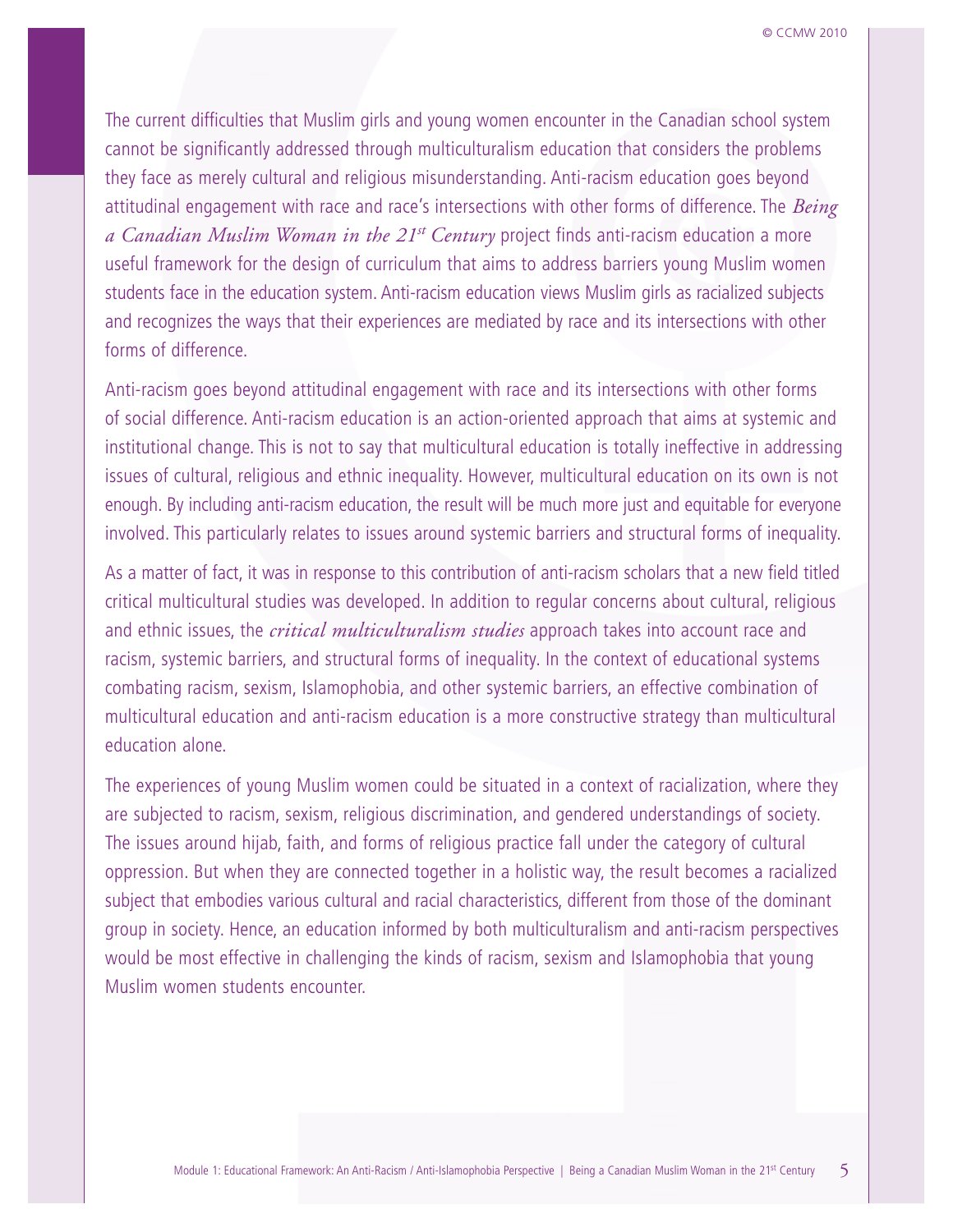#### **Anti-Islamophobia Education**

As a system of oppression, *Islamophobia* can be defined as "a fear or hatred of Islam and its adherents that translates into individual, ideological and systemic forms of oppression and discrimination." In developing the foundations of anti-Islamophobia education, Zine (2003) proposes the following framework, which attends to the various, individual, ideological and systemic levels of this oppression that form an inter-related and interlocking system:

• **Reclaiming the stage:** This refers to understanding and presenting Islam from a platform of peace and social justice and not through the spectre of terrorists and suicide bombers. Negative stereotypes of Muslims as fanatical terrorists should not be the entry point for understanding Islam as a broad faith tradition. This limited understanding casts all Muslims as "fundamentalists" despite the many orientations to the faith that exist.

*Reclaiming the stage* means adopting a pedagogical approach that shifts the popular media discourse away from the negative stereotypes toward a discourse of peace and social justice that is an essential, yet largely ignored aspect of the Islamic tradition. Because distortions of Islam abound, a critical counter-narrative is required to reframe currently dominant attitudes and present a more balanced perspective.

• **Understanding diversity and pluralism in the Islamic tradition:** Islam is not a monolithic tradition, as there are various individual and sectarian orientations to the faith. This diversity represents a spectrum of beliefs and attitudes that form the broad framework of Islamic epistemology. Recognizing this diversity is important in shattering limited and stereotypical representations of Islam. However, even taking into account this diversity, there is still a broad common tradition and heritage shared by Muslims around the world that forms the basis for developing trans-national solidarities and alliances.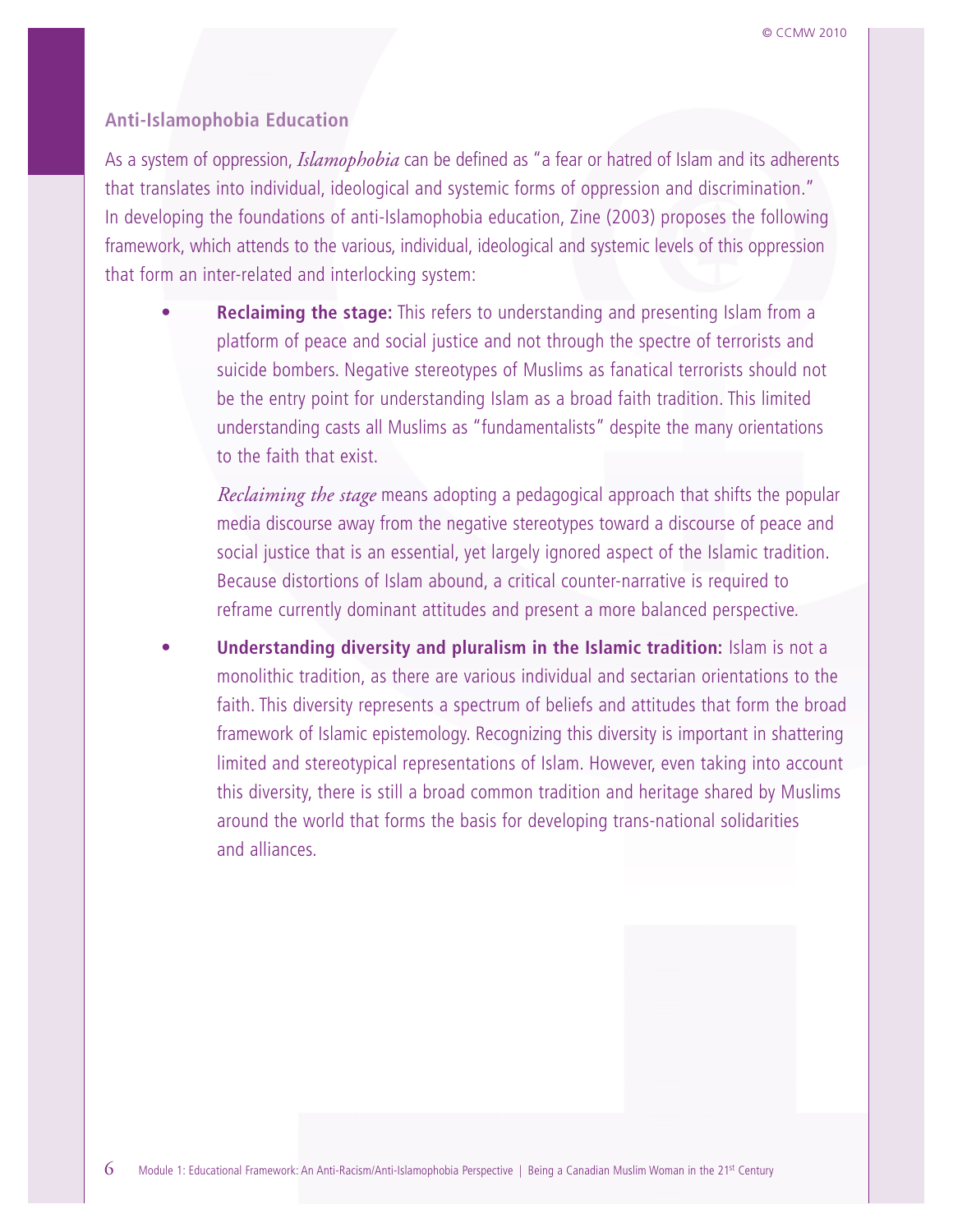• **Claiming a space for religious/spiritual world views as part of public discourse on education:** While public schools may be secular in orientation, many students are not. Religion and spirituality are key components of the way many people see the world and their place in it. Understanding how religion shapes people's identities and world views is an important aspect of human social and cultural development. Secularism is not a neutral vantage point; it is an ideologically situated framework that masquerades as universalism.

Creating inclusive schools in a multi-faith, multi-ethnic society means incorporating faith-centred knowledges and experiences within a broader discourse of public education. If pluralism is to include and honour religious pluralism, then schools should reflect this form of social diversity as a common ground for building broad social and cultural literacy among students.

• **Understanding the politics of marginalized religious identities:** The Euro-centric focus of Canadian education is an alienating experience for many Muslim students. This is also true for many other students from other marginalized communities whose cultural and religious practices may run counter to the conventional standards of the dominant Canadian culture. In many cases this leads to what has been referred to as the "split-personality syndrome" faced by some Muslim youth. These youth develop a double identity in order to contend with the competing cultural demands of home and school.

Within the politics of schooling, the organization of Muslim students, around issues of representation and religious accommodation, has enabled them to effect change and transformation within the status quo culture of schools in ways that preserve their identities and lifestyles. Student organizations, for example, have been used as a corporate means to resist the marginality and subordination faced by Muslim students in a secular, Euro-centred school system. Through these organizations, Muslim students have advocated for the recognition and accommodation of religious observances in schools. Understanding and supporting the politics and dynamics of religious identities within secular public schools is an important, yet often neglected aspect of equity in education.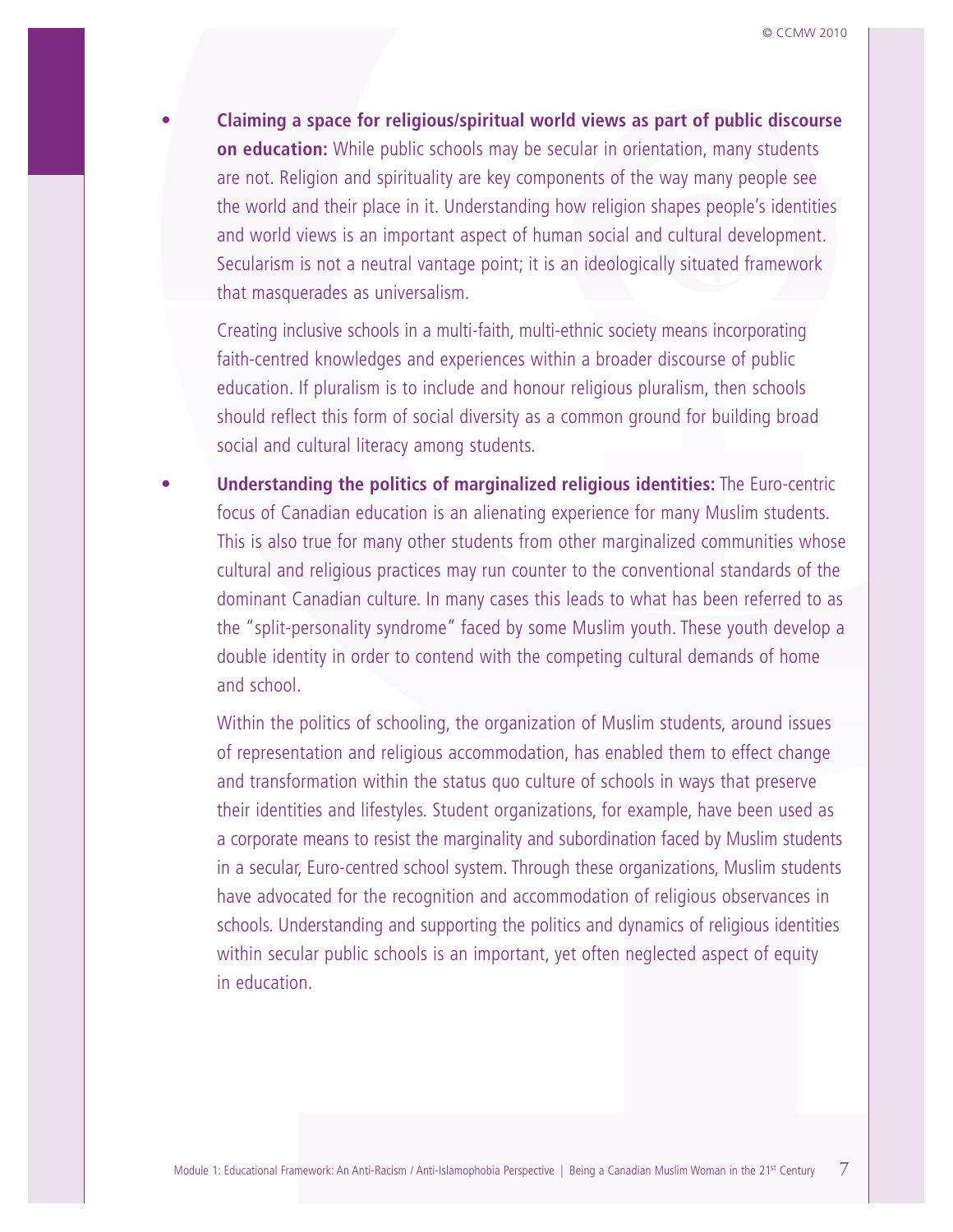• **Challenging institutionalized Islamophobia:** Addressing the systemic mechanisms that sustain Islamophobia is a critical aspect of unravelling the systems of power in society that sustain social inequality. Issues such as racial profiling, for example, that target individuals on the basis of their race, ethnicity, faith or other aspects of social difference, are major systemic barriers that criminalize and pathologize entire communities. In schools, the practice of "colour-coded streaming," whereby a disproportionate number of racially and ethnically marginalized youth are channelled into lower-level streams, is another example of institutionalized racism.

Negative perceptions held by teachers and guidance counsellors toward racialized students have often led to assumptions of failure or limited chances for success. These perceptions are based on false stereotypes such as "Islam doesn't value education for girls," or "Black students won't succeed." These negative attitudes are relayed to students through the "hidden curriculum" of schooling and impose lower expectations on youth from specific communities. These institutional aspects of racism and Islamophobia need to be addressed and challenged in order to dismantle the systemic basis of social inequality.

• **Deconstructing the politics of representation, and demystifying stereotypes:** Since 9/11, renewed orientalist constructions of difference have dominated the representation of Muslims in media and popular culture. Images of fanatical terrorists and burqa-clad women are seen as the primary markers of the Muslim world. Deconstructing and demystifying these stereotypes is critical in helping students to develop a critical literacy of the politics of media and image-making. Critically examining the impact of how these images create the social and ideological divide between "us" and "them" is important in understanding how power operates through the politics of representation.

This framework is linked to an anti-racism educational framework. It also focuses on identifying and working to disrupt interlocking systems of oppression based on race, class, gender and religious difference. These concerns and educational imperatives are an important foundation underlying the pedagogical approach taken within this resource kit.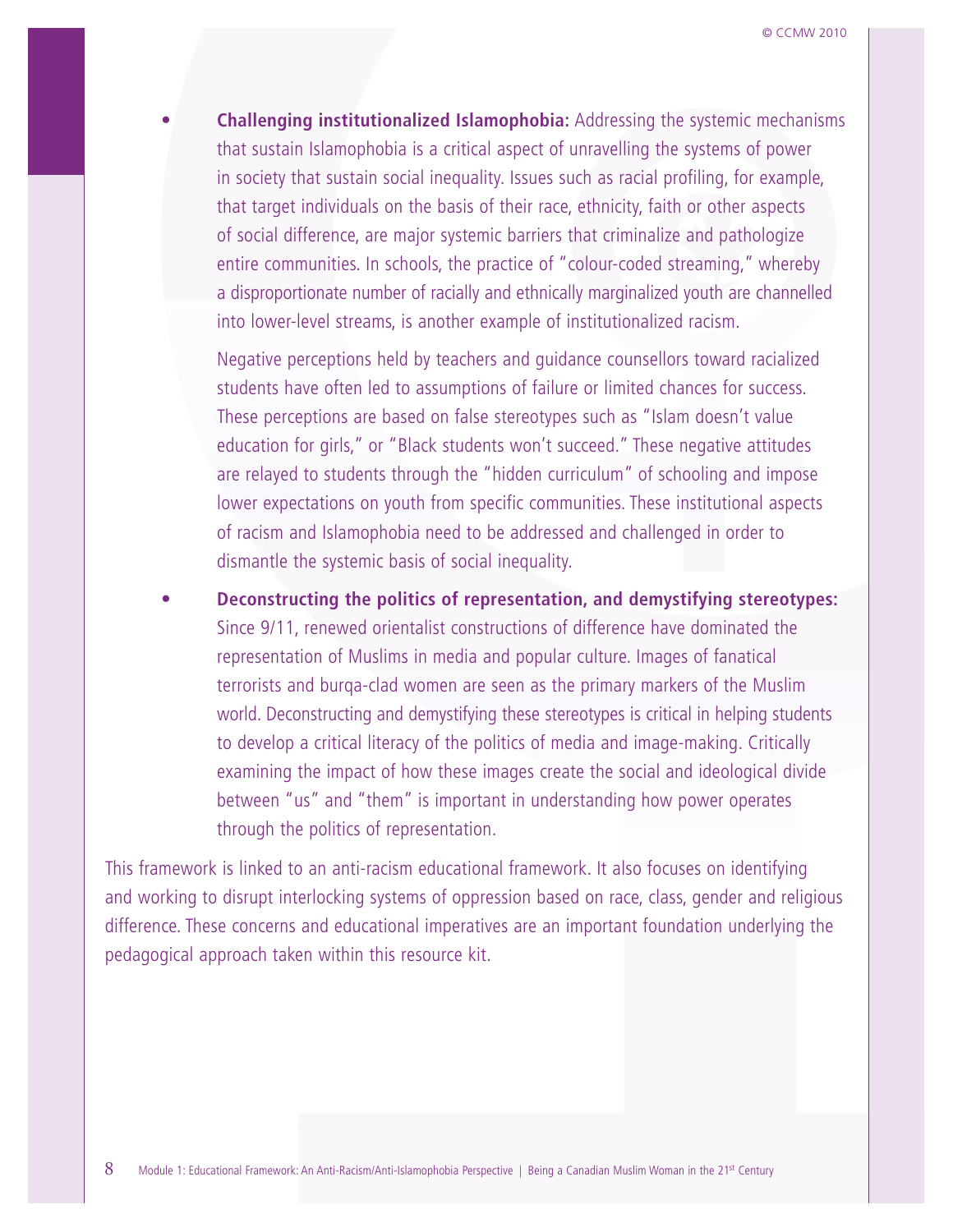#### **References**

Dei, G. (1996). *Anti-Racism Education: Theory and Practice*. Halifax: Fernwood.

Dei, G., & Calliste, A. (Eds.). (2000). *Power, Knowledge and Anti-Racism Education: A Critical Reader*. Halifax: Fernwood.

Dei, G., & Kempf, A. (2006). The Application and Impact of Race-Based Statistics to Effect Systemic Change and Eliminate Institutional Racism. *Canadian Race Relations Foundations: Directions, 3*(2) (Autumn), 65-75.

Henry, F., & Tator, C. (Eds.). (2010). *The Colour of Democracy: Racism in Canadian Society* (4th ed.). Toronto: Nelson.

Zine, J. (2002). A Framework for Anti-Islamophobia Education. Paper presented at the Canadian Sociology and Anthropology Association, Congress of the Social Sciences and Humanities, University of Toronto.

Zine, J. (2003). Dealing with September 12: Integrative Anti-racism and the Challenge of Anti-Islamophobia Education. *Orbit, Special Issue: Anti-Racism Education* (Ontario Institute for Studies in Education/University of Toronto), 39-41.

#### **Further Reading**

Khalema, N.E., & Wannas, J. (2003). Under the Prism of Suspicion: Minority Voices in Canada Post September 11. *Journal of Muslim Minority Affairs, 23*(1), 25-39.

Kincheloe, J., & Steinberg, S. (2004). *The Miseducation of the West: How Schools and the Media Distort Our Understanding of the Muslim World*. Praeger Publishers.

Kincheloe, J., Steinberg, S., & Stonebanks, C. (Eds.). (2010). *Teaching Against Islamophobia:* Peter Lang Publishers.

Sensoy, Ö. (2010). Ickity ackity open sesame: Learning about the Middle East in Images. In B. Subedi (Ed.), *Critical Global Perspectives: Rethinking Knowledge about Global Societies* (pp. 39-55). Charlotte, NC: Information Age Publishing.

Sensoy, Ö., & DiAngelo, R. (2006). "I wouldn't want to be a woman in the Middle East": White Female Narratives of Muslim Oppression. *Radical Pedagogy, 8*(1), (Article 4). Available at: http://radicalpedagogy.icaap.org/content/issue8\_1/sensoy.html

Sensoy, Ö., & Marshall, E. (2009/ 2010). Save the Muslim girls! *Rethinking Schools, 24*(2), 14-19.